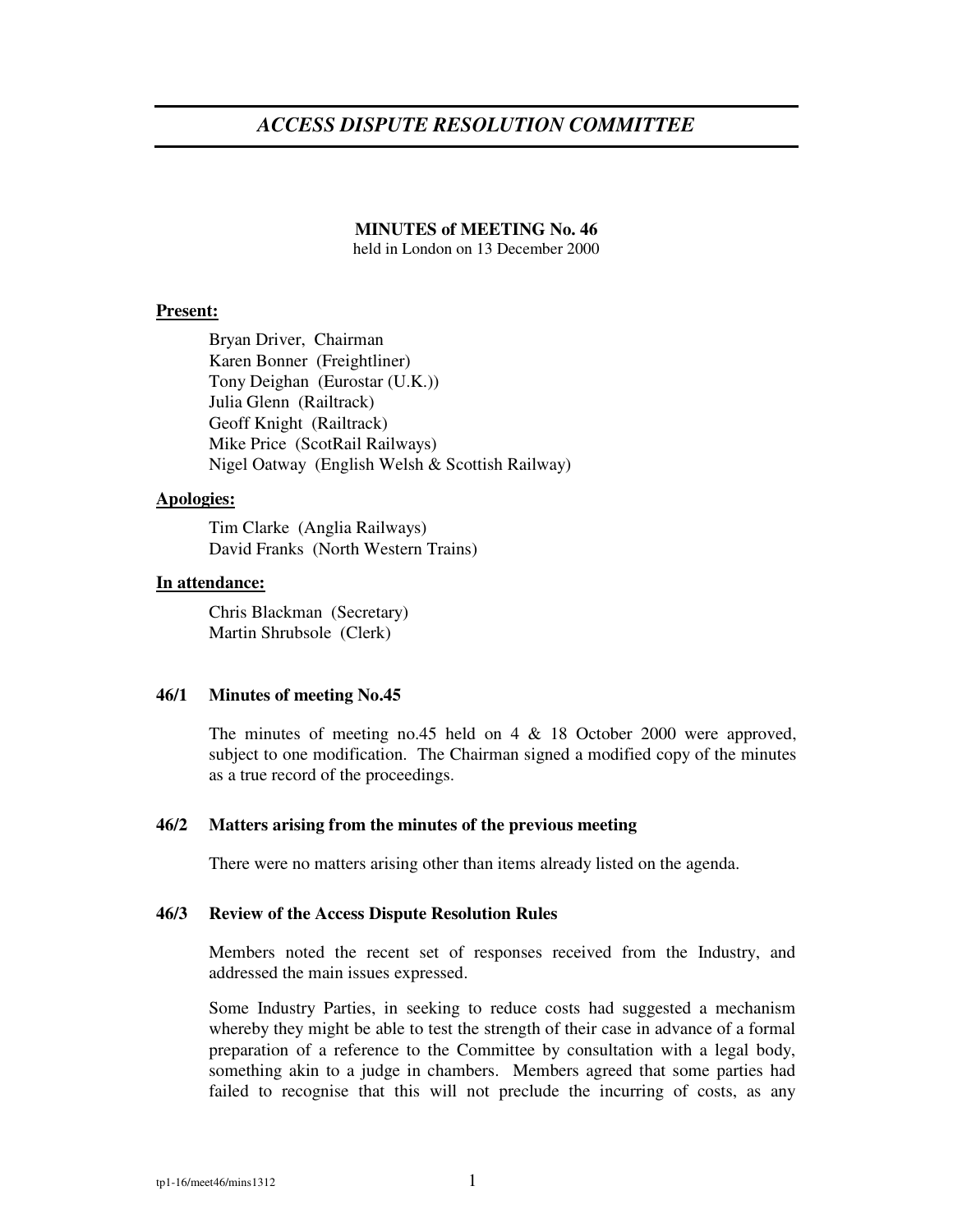deposition to be made to such legal body will require proper consideration and preparation.

The Committee took the view that, in line with the recent recommendations of the Woolf Report, any review of the Access Dispute Resolution Rules should lead to increased opportunity and encouragement to use the option of mediation as a first stage in resolving a dispute. Alternatively this may be achieved through modification to bi-lateral access agreements.

The Committee noted the points raised by several respondents about the desirability of having a stronger legal presence at hearings. The Committee recalled that at one hearing it had retained its legal advisers in attendance and, for other disputes, had taken legal advice either before or after the hearing prior to reaching a determination. Following further discussion the Committee concluded that it would arrange for legal advisers to be present at dispute hearings in future, if the content of the dispute were such that this would be the appropriate course of action. The Chairman and Secretariat would review the submissions and decide whether the legal advisers to the Committee needed to be present. The Committee resolved that, if no lawyer were present and during the course of a hearing it became apparent that such legal presence was required, then it would adjourn to take such advice before reconvening, if necessary with legal advisers present.

The Committee agreed that the same principle would be applied in respect of the Network and Vehicle Change Sub-Committee although members anticipated that the frequency of attendance of legal advisers at hearings would be less than for the ADRC. The Committee took the view that hearings in front of the Timetabling Committee would not normally warrant the presence of the Committee's legal advisor as the nature of the disputes were technical rather than legal.

On the issue of process the Committee wishes to remind the industry that the Chairman and Secretariat are available to give advice to any party to a dispute and will give encouragement to parties to attempt to resolve the issues between themselves. This must be seen as separate from formal mediation. However, the role of the Secretariat is to assist the parties in drawing up formal submissions, preferably a joint submission, and to ensure that the parties are clear on what are the issues between them.

Members agreed that there should be laid down timescales for preparing and submitting references to the Committee. The nature of the timetable development process necessitates these being tightly prescribed for the Timetabling Committee but members wished there to be something similar in respect of ADRC and Network and Vehicle Change Committee submissions, albeit with more relaxed specification.

The Committee also recognised the need to take full cognisance of any legal interpretation irrespective of the normal traditional railway understanding "on the ground". This had been revealed in the case of determination [AD]18 and its subsequent referral to arbitration.

The Chairman and Committee were concerned at the frequency of non-attendance by certain representatives of the Franchised Passenger Class. It was noted that one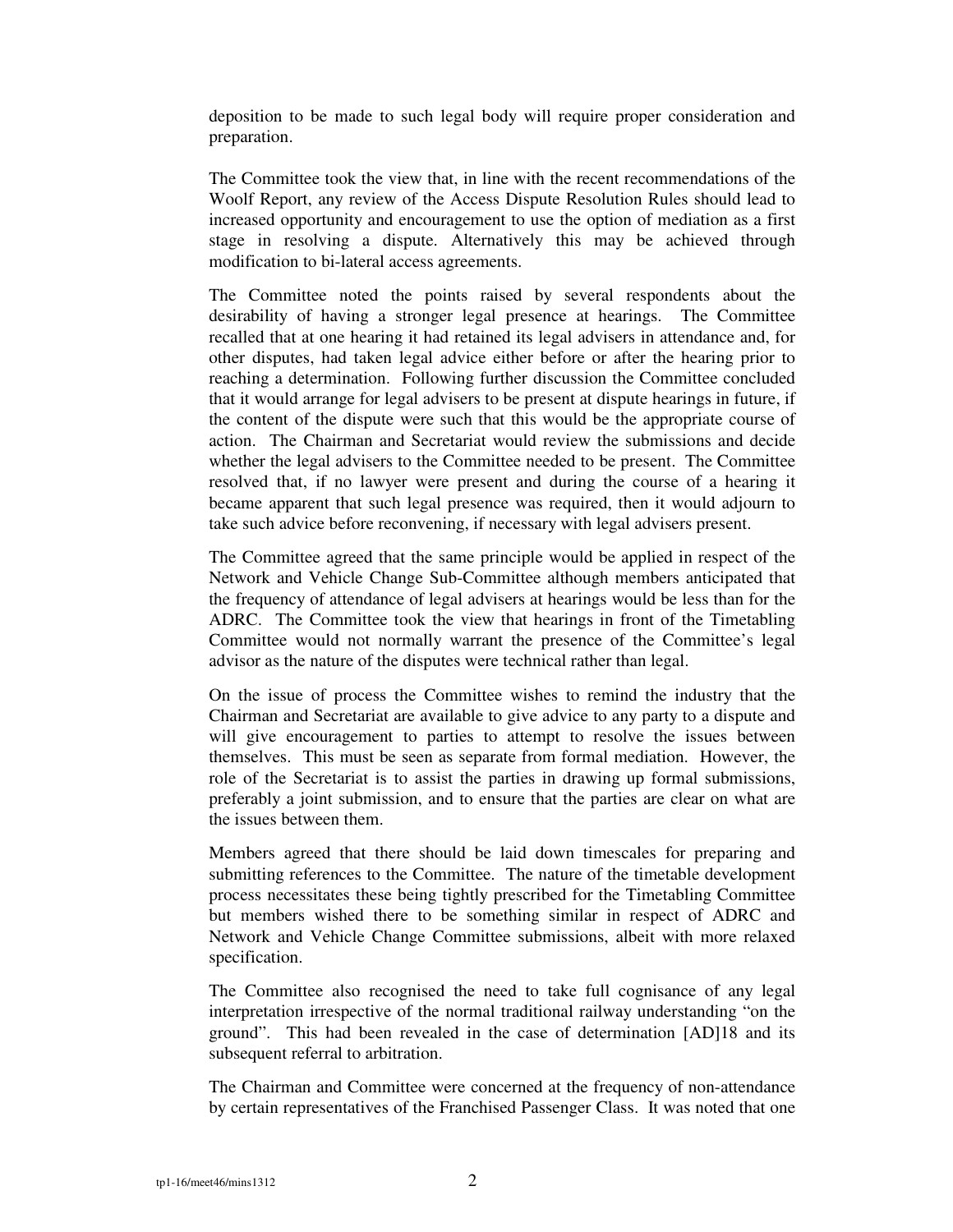solution might be for a member to appoint two alternates rather than one, but some members expressed concern that this might dissipate the role of Committee Member.

The need for second alternates is not seen as a real solution, and the Committee asked the Secretariat to consult as necessary with representatives of the Franchised Passengers Bands to encourage members to choose as their alternate someone who would reasonably be available and able to deputise when the Member was unable to attend. The Committee, as a matter of principle, wished to be fully represented by all Bands at hearings.

The Committee will also review in due course its own procedures regarding the issue of reimbursement of Members.

In conclusion the Committee asked the secretariat to prepare a paper setting out the Committee's considered view on the principal issues for approval at the next quarterly meeting.

#### **46/4 Annual Report: draft for comment and approval**

Members acknowledged that the report was a useful aide-memoire and point of reference for the case law so far established to assist any party in preparing a submission. It is preferable that highlighting of changes should be by means of a vertical line in the margin only, as the underlining of large sections of text diminishes its legibility. In conclusion Members agreed the format for the current year but advocated some re-structuring of the report in future years to align with changes to the structure of Part D of the Access Conditions.

Other detailed points were noted by the Secretariat and will be incorporated in the final version of the report.

Action: Secretariat

# **46/5 Review of Arbitration Interim Award by Richard Siberry QC**

Members received from the Secretariat a report analysing the variance in stance between the Committee and the Arbitrator on the dispute (AD18) referred by North Western Trains. Members noted that the arbitrator had explored a position which had not been examined by the Committee, and indeed had been outside the scope of the Committee's deliberation.

The difficulty in calculating compensation had exposed the need to identify a Comparative Day. The Arbitrator's position, that an Engineering Allowance is a possession because it affects the running of trains and is therefore a restriction of use, comes of a legal view rather than that of an experienced railwayman. The arbitrator referred to inclusion in the timetable as meaning all trains rather than, as the Committee said, 'when the possession is taken'. The Committee accepted that it needs to be able to demonstrate that it has taken a proper account of the legal